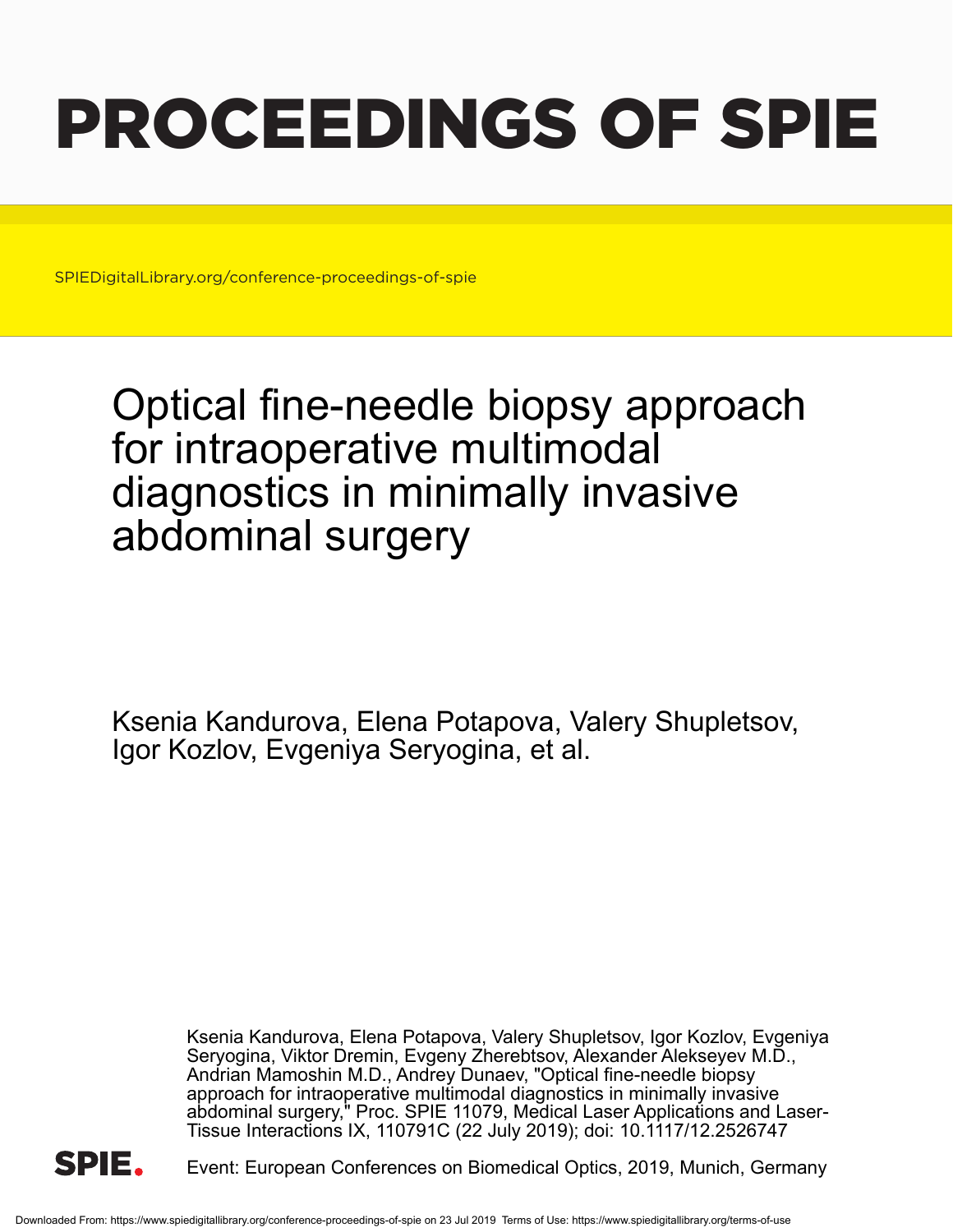### **Optical Fine-Needle Biopsy Approach for Intraoperative Multimodal Diagnostics in Minimally Invasive Abdominal Surgery**

Ksenia Kandurova<sup>\*a</sup>, Elena Potapova<sup>a</sup>, Valery Shupletsov<sup>a</sup>, Igor Kozlov<sup>a</sup>, Evgeniya Seryogina<sup>a</sup>, Viktor Dremin<sup>a,b</sup>, Evgeny Zherebtsov<sup>a,b</sup>, Alexander Alekseyev<sup>c</sup>, Andrian Mamoshin<sup>a,d</sup>, Andrey Dunaev<sup>a</sup>

<sup>a</sup>Research and Development Center of Biomedical Photonics, Orel State University, Orel, Russia; <sup>b</sup>Optoelectronics and Measurement Techniques Unit, University of Oulu, Oulu, Finland; c Department of Anatomy, Operative Surgery and Emergency Medicine, Medical Institute, Orel State University, Orel, Russia dOrel Regional Clinical Hospital, Orel, Russia

#### **ABSTRACT**

The paper describes the methodology and technical implementation of a multimodal approach for optical diagnostics in hepatopancreatobiliary organs focal and diffuse neoplasms. Fine needle aspiration biopsy technique and following cytological examination show its effectiveness and safety but its performing takes several days. However, the problem of real-time analysis of pathological changes in tissues remains relevant. The solution suggested is implementing of optical biopsy methods (namely fluorescence spectroscopy and diffuse reflectance spectroscopy) in the form of fiber-optic probe compatible with standard biopsy fine needles. The special device was designed for this purpose to conduct optical measurements and compare the results with ones obtained by conventional biopsy. The proposed methodology seems promising for developing new diagnostic criteria for clinical practice.

**Keywords:** optical biopsy, fluorescence spectroscopy, diffuse reflectance spectroscopy, fine-needle aspiration biopsy, tumor, minimally invasive surgery

#### **1. INTRODUCTION**

Currently, the search for new diagnostic criteria for morphological verification of focal and diffuse neoplasms is one of the urgent problems of biophotonics applications for surgery. In particular, this is important in diagnosing of hepatocellular carcinoma. This type of cancer remains one of the most common malignant tumors and the leading cause of cancer-related deaths worldwide<sup>1,2</sup>. Early and accurate diagnosis of this pathology is necessary for the timely determination of treatment tactics, which leads to improving the prognosis of patients survival.

Morphological verification of focal and diffuse neoplasms is the basis for further diagnostic search and selection of surgical treatment tactics in such patients. Currently, the "gold standard" of morphological preoperative diagnosis of tumors is considered to be fine needle puncture and aspiration biopsy (FNAB) 3 . FNAB is the method of diagnosis of focal and diffuse tumors without resorting to open surgery. It involves taking cells from several areas of interest using a fine needle with a conventional or cutting edge for studying the obtained material under a microscope. Puncture with a fine needle is safe, atraumatic and allows one to obtain material without significant disruption of the integrity of pathological focus and surrounding tissues. However, classical FNAB involves sample preparation followed by cytological examination, which does not allow the doctor to obtain the necessary information in real time. In this regard, the search for new methods to determine the nature of pathological changes in tissues online remains relevant.

One of the rapidly developing approaches combining the advantages of conventional biopsy and compensating its downsides is so-called "optical biopsy"4 . This technique includes the application of various spectroscopic and imaging methods for acquiring the information about biological tissues *in vivo* in real time without obtaining invasive sample.

\*kandkseniya@gmail.com; phone +7 910 2682946; http://www.bmecenter.ru/en

Medical Laser Applications and Laser-Tissue Interactions IX, edited by Lothar D. Lilge, Carsten M. Philipp, Proc. of SPIE Vol. 11079, 110791C · © 2019 SPIE · CCC code: 1605-7422/19/\$21 · doi: 10.1117/12.2526747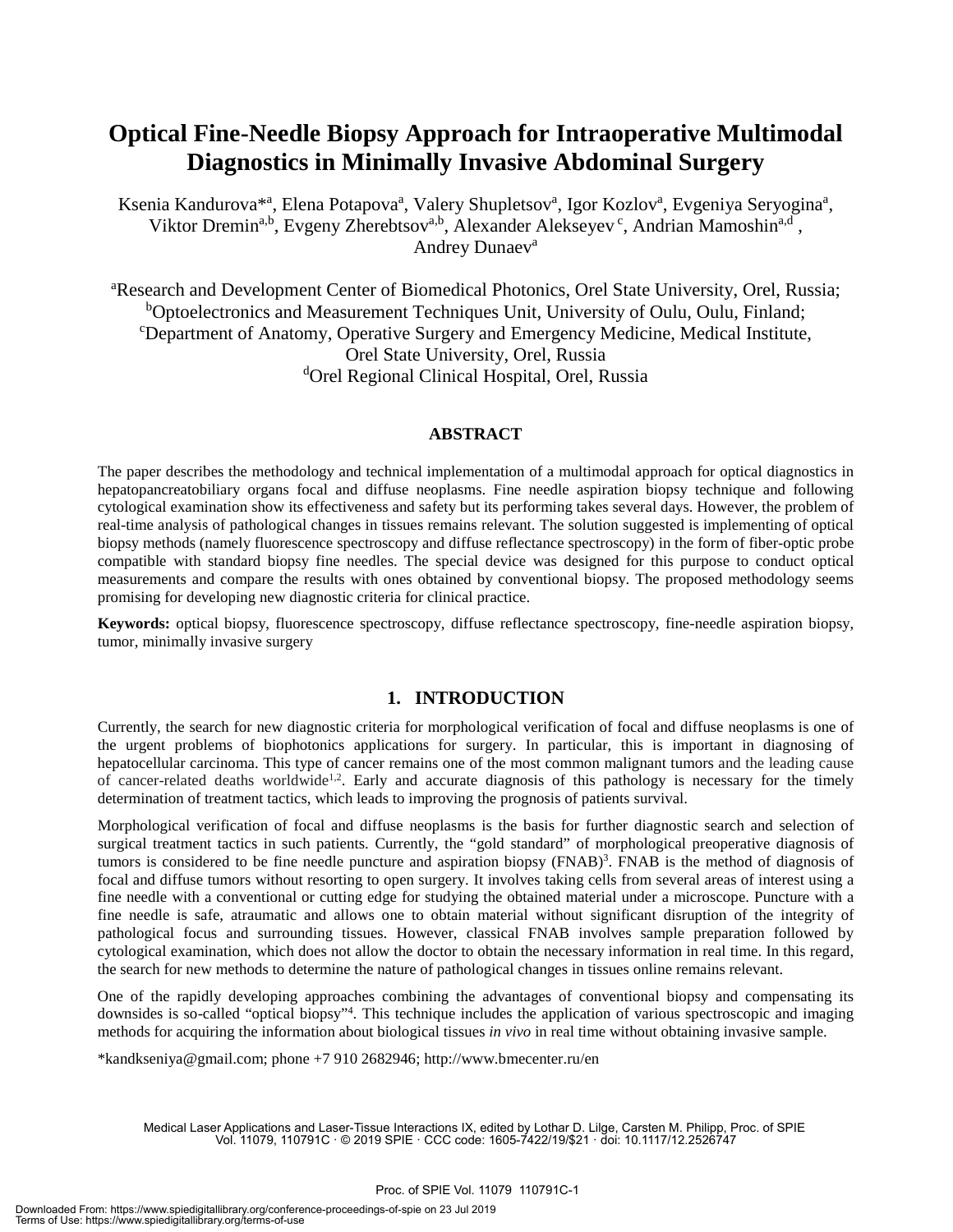These methods allow evaluating such parameters as metabolic processes rate, chromophores content, blood perfusion and oxygenation.

Currently, many researchers use the method of fluorescence spectroscopy (FS) for studies of tissue or cellular metabolism. The use of FS in oncology is based on differences in the intensity and spectral composition of the fluorescence of healthy and malignant tissues when excited by laser radiation in the ultraviolet (UV) or visible range of the spectrum<sup>5,6</sup>.

Another technique called diffuse reflectance spectroscopy (DRS) provides information about light absorption in biotissues. DRS is used on its own or in combination with FS. This method allows differentiating malignant and benign tumors as well, as neoplastic tissue undergo significant architectural changes at the cellular and intracellular levels<sup>7</sup>.

The combination of several complementary optical modalities can give more valuable information for diagnosis and treatment<sup>8</sup>. For instance, the fluorescence normalization by reflectance spectra using DRS data allows increasing the diagnostic accuracy of fluorescence spectra by reducing the errors brought in by the absorption of tissue chromatophores<sup>9</sup>.

However, the application of several optical non-invasive methods for minimally invasive surgery and particularly for FNAB is associated with technological and methodological challenges. The absence of a commercially available system for the simultaneous registration the fluorescence spectra and diffuse reflectance in one diagnostic volume during FNAB does not allow one to quickly and effectively diagnose focal and diffuse tumors in real time during the procedure.

Previous studies on applying optical methods during minimally invasive operations in abdominal organs have shown the prospects of multimodal approach, however limitations due to anatomical features were revealed $10,11$ . Implementation of this technology in fine needle format will provide wider access to neoplasm itself and will allow for using the results of conventional biopsy as a more accurate reference at the initial stages of development.

Therefore, the aim of the work was to develop the methodology and technical implementation of combined fluorescence and diffuse reflectance measurements during FNAB procedure for multimodal diagnosing of hepatopancreatobiliary organs focal and diffuse neoplasms.

#### **2. MATERIALS AND METHODS**

The in-house developed fiber optic system implementing the methods of FS and DRS (Fig. 1 a,b) was designed for conducting experimental studies.



Figure 1. The schematic illustration (a) and photo (b) of the multimodal FS/DRS fine needle setup.

The FS channel includes two sources of monochromatic radiation: 365 nm LED and 450 nm laser diode. The choice of these wavelengths is caused by NADH and FAD coenzymes fluorescence excitation respectively. The accumulation of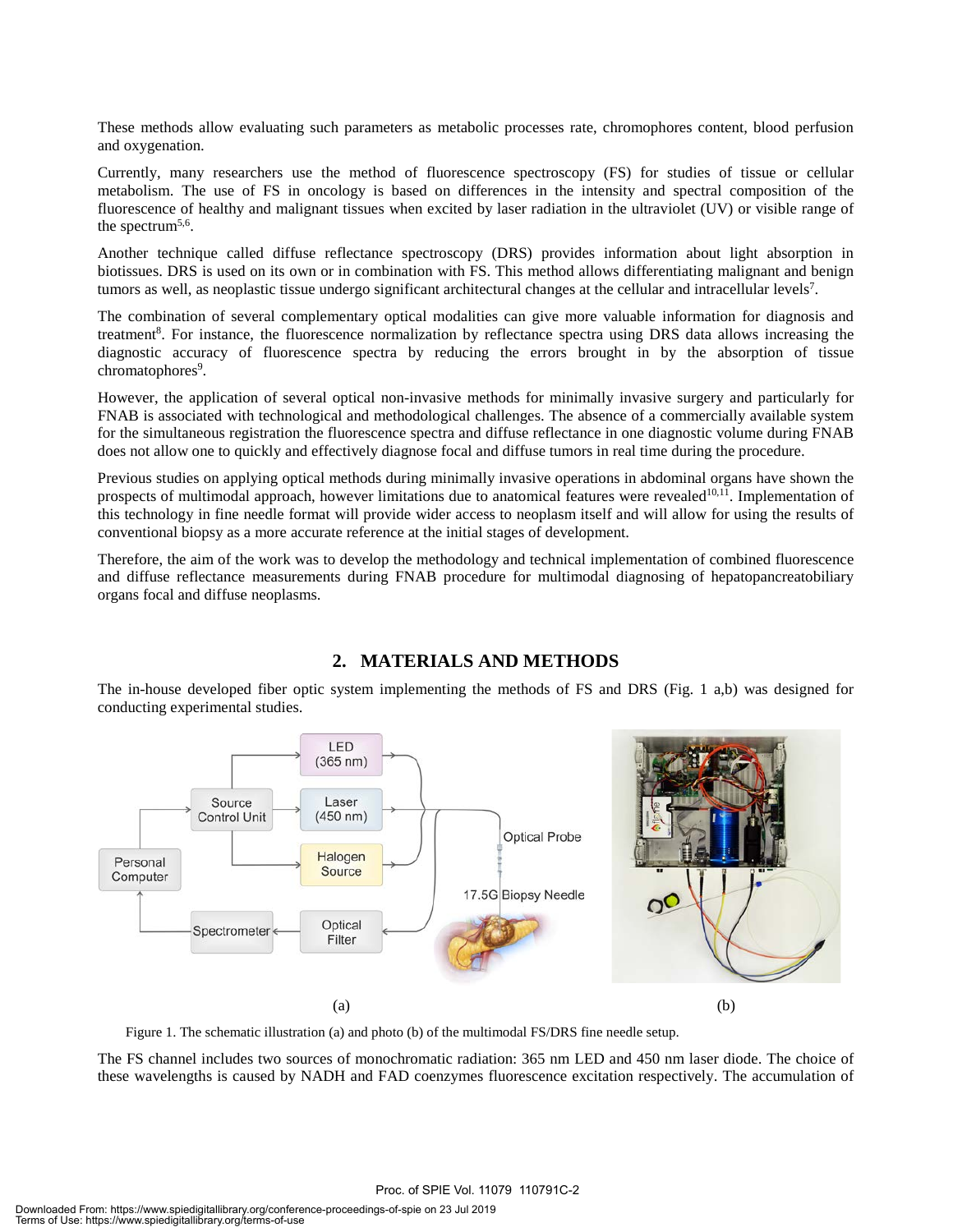these substances in mitochondria during the tricarbonic acid cycle is related to oxidative phosphorylation. The content of NADH and FAD determines metabolism conditions and affects fluorescence spectra of tissues, therefore, fluorescence intensity parameter can be used to assess the intensity of metabolic processes<sup>6</sup>. The DRS channel includes HL-2000-FHSA tungsten halogen light source ("Ocean Optics", USA) with a wavelength range of 360-2400 nm.

The light collected from the tissue is filtered by the optical filter to attenuate backscattered radiation and then it is analyzed by a CCD FLAME spectrometer ("Ocean Optics", USA) in the range of 350-1000 nm. System control and further data processing are performed using a personal computer with custom developed software in Matlab program environment.

Both channels were combined in a single fiber optical probe sized of 1 mm outer diameter to be compatible with the 17.5G standard biopsy fine needle. The probe has 10 optical fibers. The nine transmitting ones  $(100 \mu m)$  each) include three fibers connected to a halogen light source, three fibers connected to a laser diode and three fibers connected to an LED. The fibers are located around the central one  $(200 \mu m)$ , which delivers the collected light to spectrometer. The quantity and orientation of optical fibers inside the fiber-optic probe provide uniform and bright illumination of the diagnostic volume and allows reaching a high signal-to-noise ratio. The probe has a bevel angle of 20 degrees, which ensures reliable contact of the probe with dense tissues.

The proposed methodology assumes the application of designed setup during standard FNAB procedure under ultrasound control (Fig. 2). The surgeon introduces the fiber optical probe through 17.5G fine needle into the tumor. At the first stage, the operator turns on the necessary light source and put the corresponding optical filter. The optical radiation of monochromatic source induces fluorescence of various endogenous fluorophores. The radiation from the biological tissue is delivered by the transmitting fibers through the optical filter to the spectrometer. The visualization and further processing are performed on a personal computer. After the measurement, the operator can change the monochromatic source and filter or turn on the halogen lamp and remove the filter to record diffuse reflectance spectra. After that, the measurement cycle can be repeated a necessary number of times.



Figure 2. The scheme of measurement during standard FNAB procedure.

After optical measurements, the surgeon obtains the tissue sample from the same area for further cytological analysis. The comparison of two types of biopsies makes it possible not only to verify the presence of pathological changes in tissues but also to have a reference for more accurate interpretation of measurements results. The constantly extending database of fluorescence and diffuse reflectance spectra combined with the corresponding diagnosis by conventional biopsy will be used to develop new diagnostic criteria for clinical practice.

#### **3. RESULTS AND DISCUSSION**

Previously, a test study of the capabilities of the developed device on pathologically altered rat tissues was conducted<sup>12</sup>.

In this study, preliminary measurements using developed methodology and equipment were carried out at the department of interventional radiology of Orel Regional Clinical Hospital (Orel, Russia). The study was approved by the Ethics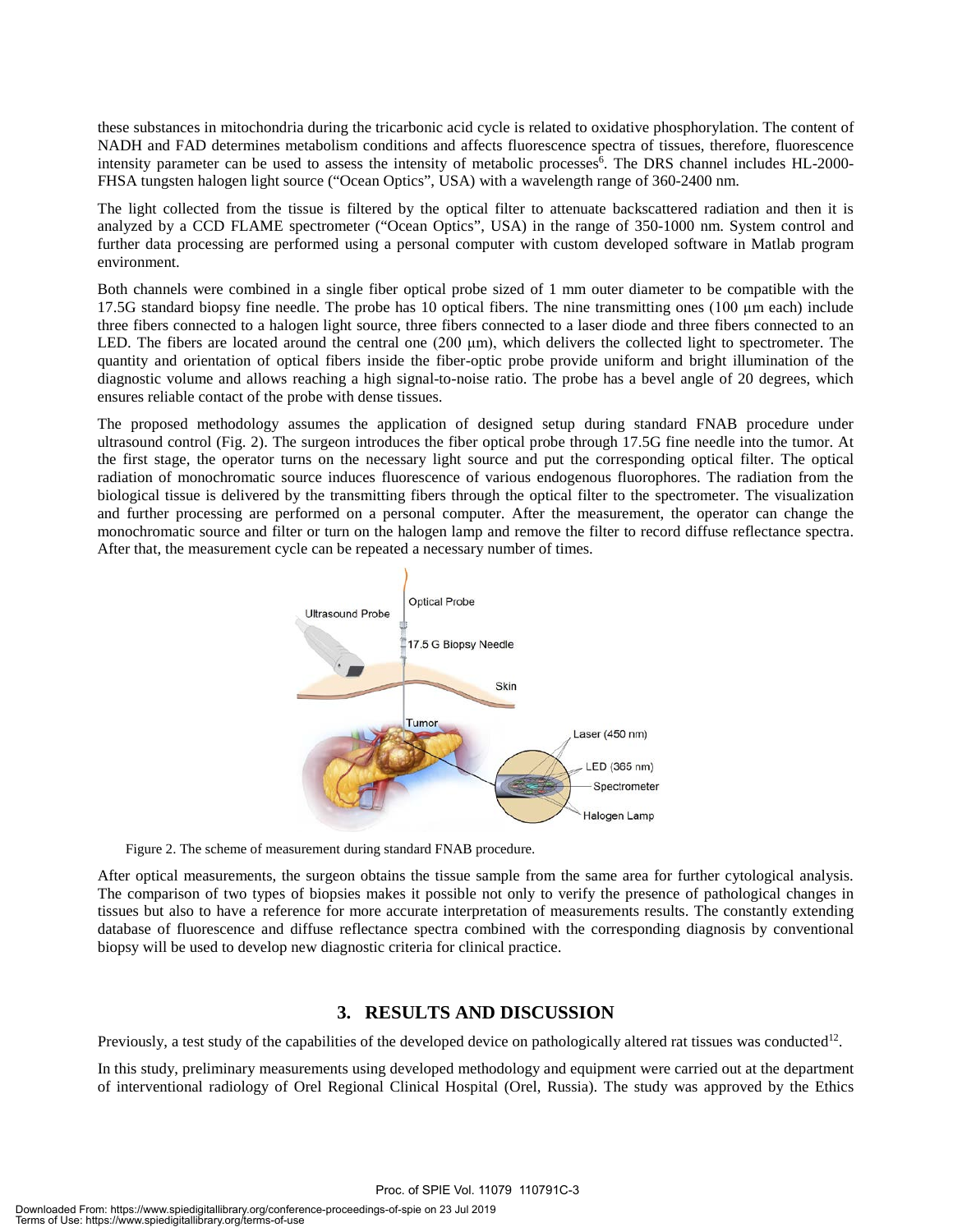committee of Orel State University (record of the meeting №14 of 24.01.2019) and was carried out in accordance with the 2013 Declaration of Helsinki by the World Medical Association. The patients signed informed consent indicating their voluntary willingness to participate in the study. The measurements were performed during standard FNAB procedure in two patients (male, 45 y.o. and female, 74 y.o.) with supposed liver cancer. The studies were followed by the standard procedure of the biopsy sampling and histological examination (Fig. 3). The morphological picture corresponds to the small-cell undifferentiated carcinoma. The second sample contains fragments of liver tissue with areas of fibrinoid necrosis and complexes of low-grade adenocarcinoma.



Figure 3. Histological examination of tumor tissues with haematoxylin and eosin staining at x40: patient 1 (a) and patient 2 (b).

The spectra were obtained three times from each area for further averaging (Fig. 4). The analyzed parameters were maximums of fluorescence intensity and diffuse reflectance intensities. Both cases showed similar differences in the registered spectra.



Figure 4. Fluorescence spectra at excitation wavelengths 365 nm, 450 nm and diffuse reflectance spectra, respectively, of normal (black line) and tumor tissue (red line) of patient 1 (a, b, c) and patient 2 (d, e, f).

The intensity of diffuse reflectance in tumors is higher than in parenchyma, which indicates the presence of morphological changes in the tissue. Low diffuse reflection in liver tissue may be associated with high blood content. The decrease of reflectance at 550 nm associated with deoxyhemoglobin and the absence of oxyhemoglobin absorption peaks at 540 and 580 nm indicates tumor tissues ischemia.

The fluorescence intensity at 365 nm is mostly higher in liver parenchyma and the fluorescence intensity at 450 nm is higher in tumor tissue. This may be caused by changes in the metabolic activity of cells in the tumor tissue, as well as a lower blood content that absorbs radiation, especially in the blue region of the spectrum.